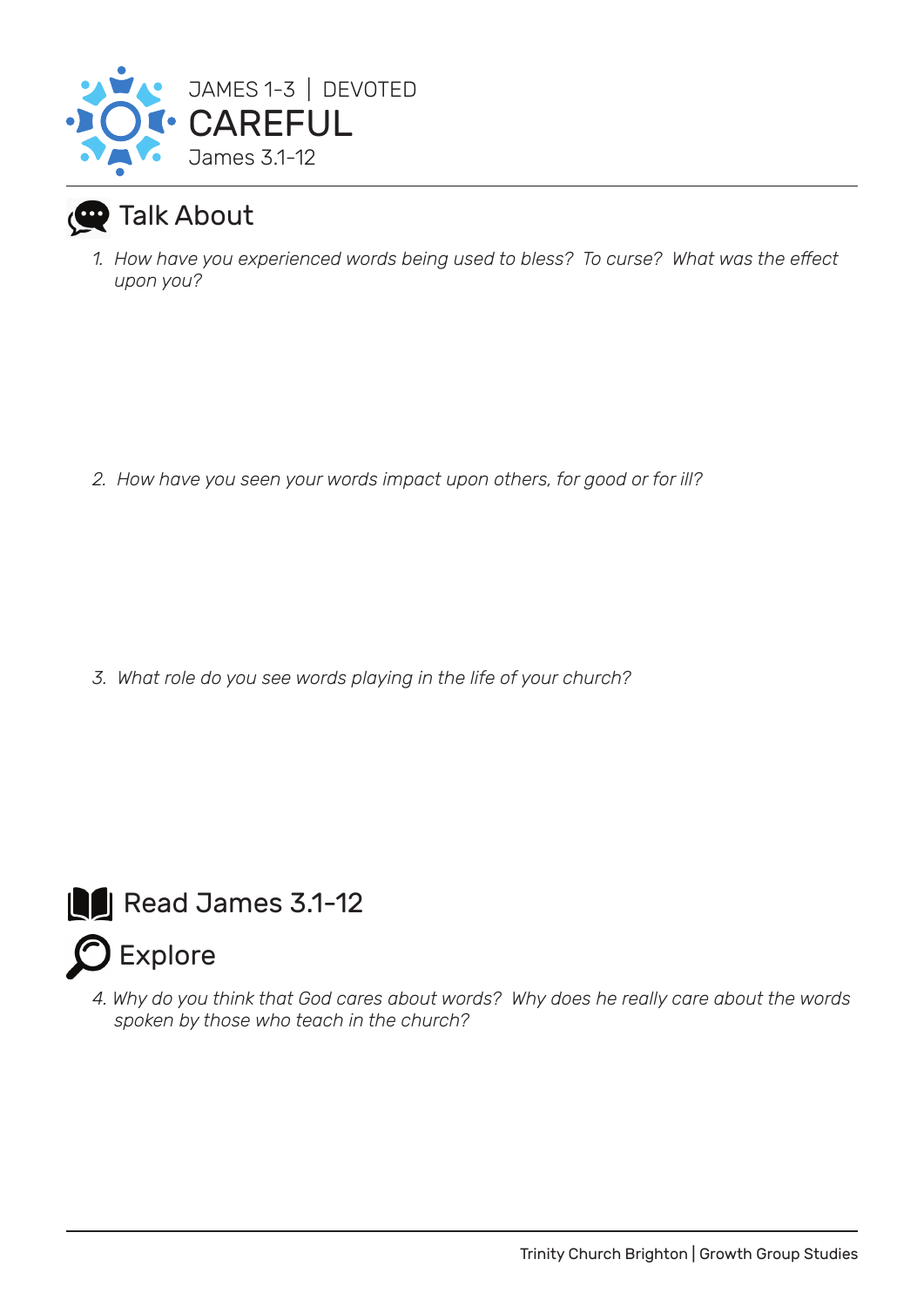*5. Who are the "teachers" in your church? In what ways are you a teacher?*

*6. Does James expect that anyone will (in this life) be "perfect, able to keep their whole body in check? Why, or, why not?*

*7. According to our passage, what do horses, ships and human bodies (lives) have in common?*

*8. James uses exaggeration (hyperbole) to make a point in 3.5b-8. Why should we read this as exaggeration, and so, how should we understand his point? (see Matt 5.29-30 for an example of how Jesus does this)*

*9. How does this match up with how you understand the tongue? Does your experience confirm James' description?*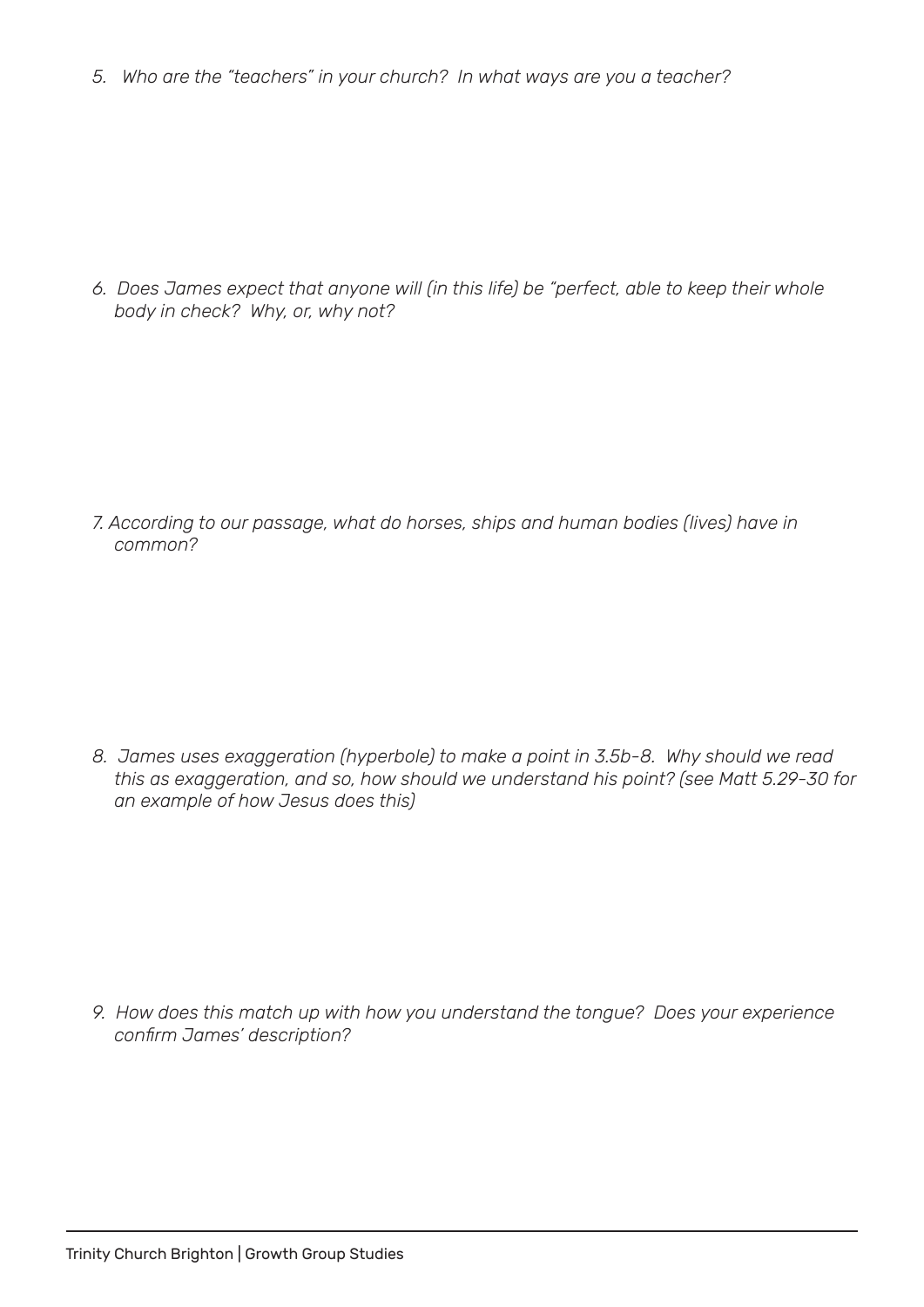*10. How does what James is teaching about how we are to use our words relate to his conclusion in James 2.26 that "faith without deeds is dead"?*

*11. What might inconsistency in our speech reveal?*

*12. Read Matt 12.32-27. How does this passage and James 3.11-12 give us hope?*

## Jesus in James

*As in every area, Jesus is a model for us in how we use our speech. He spoke to honour*  God and to bless those who listened, even when the word he spoke was a word of strong *rebuke. His motivation was to honour his Father, who sent him to speak everything he was commanded (John 12.49). However, Jesus can never be merely a model for us.*

*James writes, "My brothers and sisters, can a fig tree bear olives, or a grapevine bear figs? Neither can a salt spring produce fresh water" (James 3.12). He is reflecting Jesus teaching where he declares to the Pharisees, "Make a tree good and its fruit will be good, or make a tree bad and its fruit will be bad, for a tree is recognised by its fruit. You brood of vipers, how can you who are evil say anything good? For the mouth speaks what the heart is full of." (Matthew 12.33-34).*

*It is through his death and resurrection that Jesus has made the tree "good", giving us new*  birth as the Holy Spirit applies the fruit of Christ's victory in our lives, bringing us from death *to life. This is what makes it possible for us to speak words that bring blessing and life.*

*'The tongue is powerful; the Spirit is more so. The tongue has great influence; the Spirit of God has more (see 1 Corinthians 4:20). The tongue sets the forest ablaze in destruction; the Spirit sets the heart ablaze unto life and victory and good. This allows us to say in the end, "All glory be to Christ!" ' (Rob Flood, With These Words, 2020)*